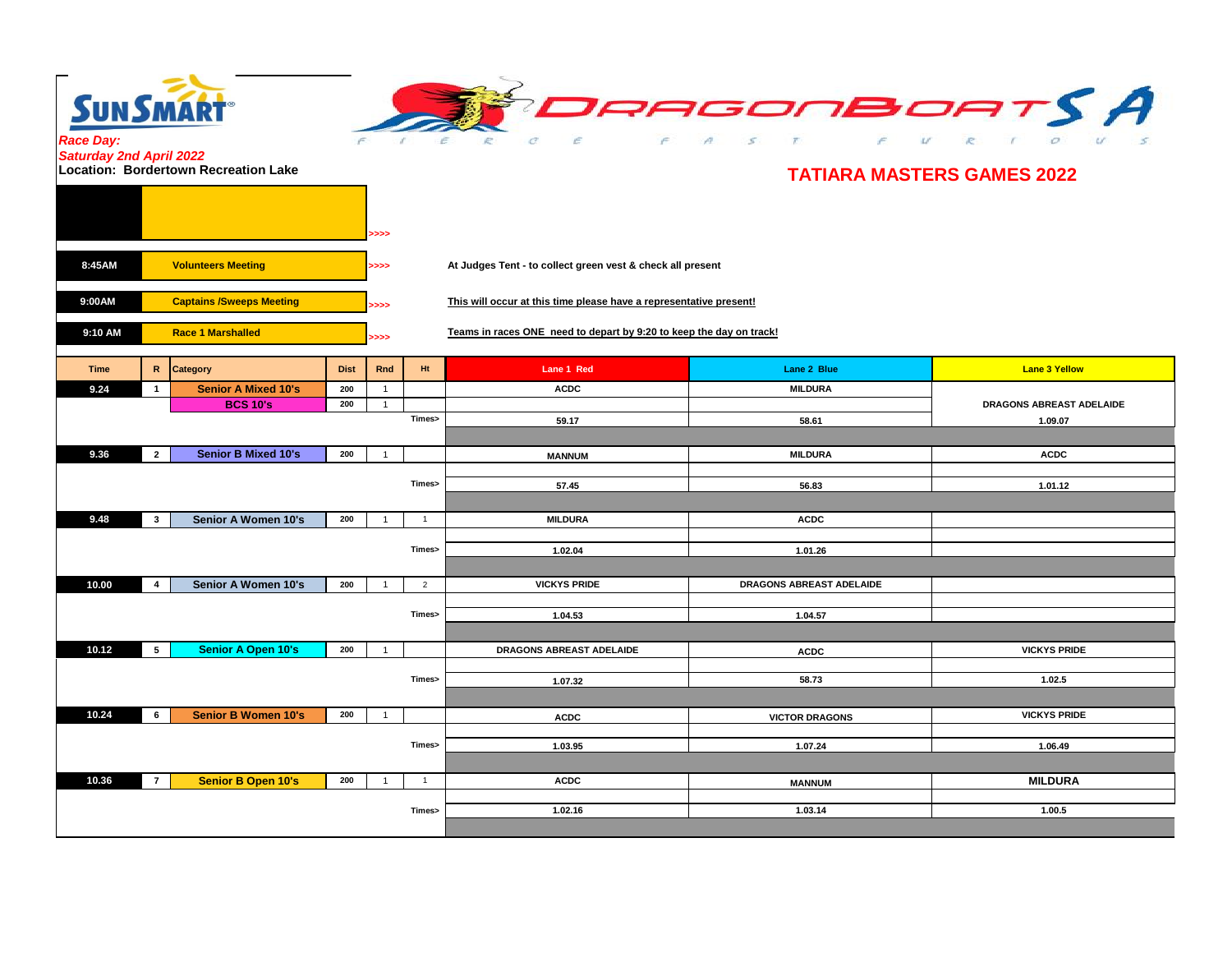| <b>Time</b> |    | R Category                 | <b>Dist</b> | Rnd            | Ht             | Lane 1 Red               | Lane 2 Blue              | <b>Lane 3 Yellow</b>                |
|-------------|----|----------------------------|-------------|----------------|----------------|--------------------------|--------------------------|-------------------------------------|
| 10.48       | 8  | <b>Senior B Open 10's</b>  | 200         | $\overline{1}$ | $\overline{2}$ | <b>VICTOR DRAGONS</b>    | <b>VICKYS PRIDE</b>      |                                     |
|             |    |                            |             |                |                |                          |                          |                                     |
|             |    |                            |             |                | Times>         | 59.67                    | 1.00.14                  |                                     |
|             |    |                            |             |                |                |                          |                          |                                     |
| 11.00       | 9  | <b>Senior C Women 10's</b> | 200         | $\overline{1}$ |                | <b>ACDC</b>              | <b>VICTOR DRAGONS</b>    |                                     |
|             |    |                            |             |                |                |                          |                          |                                     |
|             |    |                            |             |                | Times>         | 1.02.44                  | 1.05.22                  |                                     |
|             |    |                            |             |                |                |                          |                          |                                     |
| 11.12       | 10 | <b>Senior C Open 10's</b>  | 200         | $\overline{1}$ |                | <b>VICTOR DRAGONS</b>    | <b>ACDC</b>              |                                     |
|             |    |                            |             |                |                |                          |                          |                                     |
|             |    |                            |             |                | Times>         | 1.02.2                   | 59.22                    |                                     |
|             |    |                            |             |                |                |                          |                          |                                     |
| 11.24       | 11 | Senior A Women 20's        | 200         | $\overline{1}$ |                | DRAGONS ABREAST ADELAIDE | <b>ACDC</b>              |                                     |
|             |    |                            |             |                |                |                          |                          |                                     |
|             |    |                            |             |                |                | 58.88                    | 56.76                    |                                     |
|             |    |                            |             |                |                |                          |                          |                                     |
| 11.36       | 12 | Senior A Open 20's         | 200         | $\overline{1}$ |                | <b>ACDC</b>              | <b>MILDURA</b>           |                                     |
|             |    |                            |             |                |                |                          |                          |                                     |
|             |    |                            |             |                | Times>         | 54.32                    | 54.60                    |                                     |
|             |    |                            |             |                |                |                          |                          |                                     |
| 11.48       | 13 | <b>Senior A Mixed 10's</b> | 200         | $\overline{2}$ |                | <b>MILDURA</b>           | <b>ACDC</b>              |                                     |
|             |    | <b>BCS 10's</b>            | 200         | $\overline{2}$ | Times>         | 56.28                    | 54.40                    | DRAGONS ABREAST ADELAIDE<br>1.09.52 |
|             |    |                            |             |                |                |                          |                          |                                     |
| 12.00       | 14 |                            | 200         |                |                |                          | <b>MANNUM</b>            | <b>MILDURA</b>                      |
|             |    | <b>Senior B Mixed 10's</b> |             | $\overline{2}$ |                | <b>ACDC</b>              |                          |                                     |
|             |    |                            |             |                | Times>         | 59.85                    | 55.95                    | 57.18                               |
|             |    |                            |             |                |                |                          |                          |                                     |
| 12.12       | 15 | Senior A Women 10's        | 200         | $\overline{2}$ | $\overline{1}$ | <b>VICKYS PRIDE</b>      | <b>MILDURA</b>           |                                     |
|             |    |                            |             |                |                |                          |                          |                                     |
|             |    |                            |             |                | Times>         | 1.04.94                  | 1.09.19                  |                                     |
|             |    |                            |             |                |                |                          |                          |                                     |
| 12.24       | 16 | Senior A Women 10's        | 200         | 2              | $\overline{2}$ | DRAGONS ABREAST ADELAIDE | <b>ACDC</b>              |                                     |
|             |    |                            |             |                | Times>         |                          |                          |                                     |
|             |    |                            |             |                |                | 1.05.18                  | 1.04.8                   |                                     |
| 12.36       | 17 | <b>Senior A Open 10's</b>  | 200         |                |                | <b>VICKYS PRIDE</b>      | DRAGONS ABREAST ADELAIDE | <b>ACDC</b>                         |
|             |    |                            |             | $\overline{2}$ |                |                          |                          |                                     |
|             |    |                            |             |                | Times>         | 1.02.89                  | 1.09.54                  |                                     |
|             |    |                            |             |                |                |                          |                          |                                     |
| 12.48       | 18 | <b>Senior B Women 10's</b> | 200         | $\overline{2}$ |                | <b>VICKYS PRIDE</b>      | <b>ACDC</b>              | <b>VICTOR DRAGONS</b>               |
|             |    |                            |             |                |                |                          |                          |                                     |
|             |    |                            |             |                | Times>         | 1.03.76                  | 1.05.42                  |                                     |
|             |    |                            |             |                |                |                          |                          |                                     |
|             |    |                            |             |                |                |                          |                          |                                     |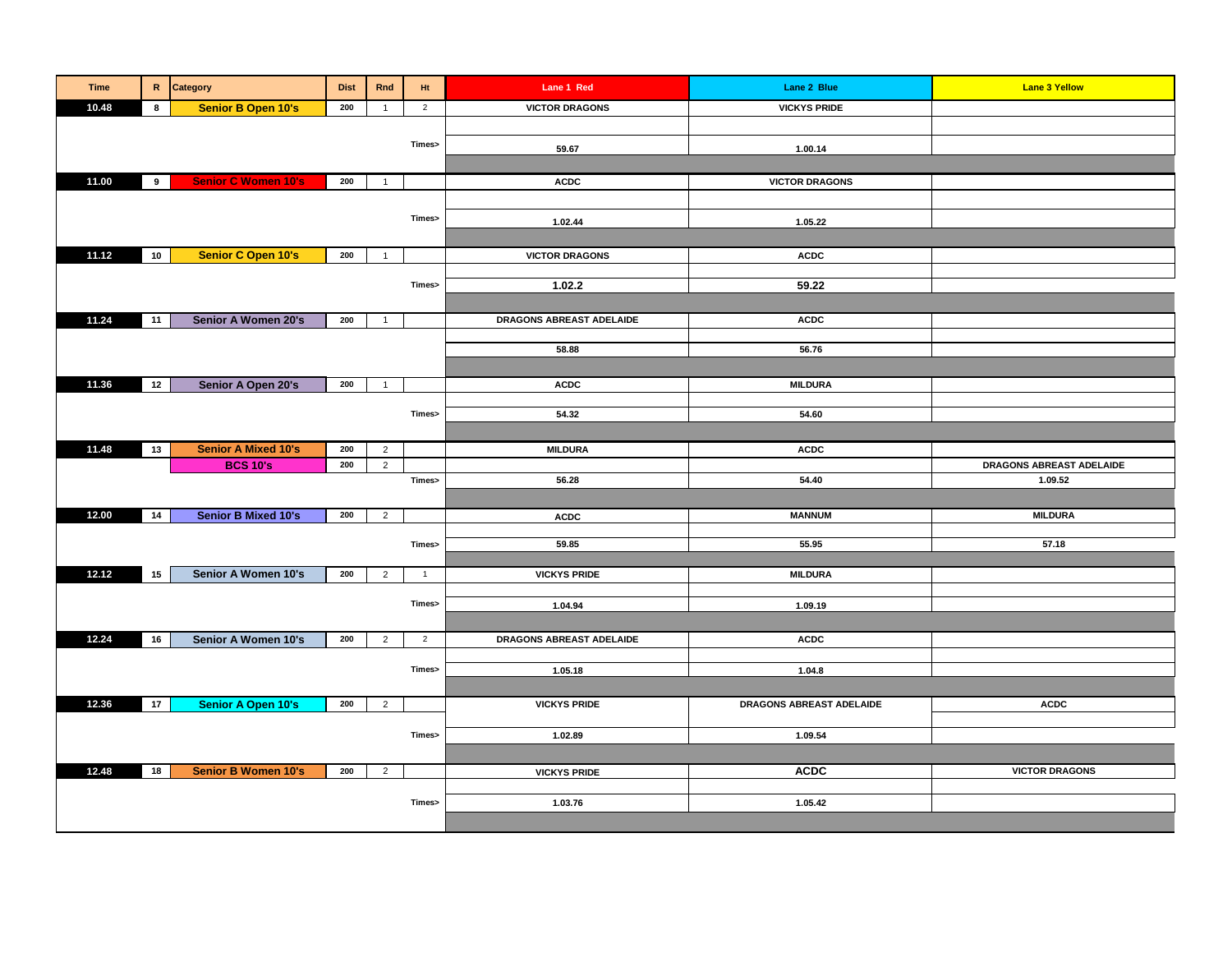| <b>Time</b> | $\mathbf R^-$   | Category                   | <b>Dist</b> | Rnd            | Ht             | Lane 1 Red               | Lane 2 Blue              | <b>Lane 3 Yellow</b>     |
|-------------|-----------------|----------------------------|-------------|----------------|----------------|--------------------------|--------------------------|--------------------------|
| 1.00        | 19              | <b>Senior B Open 10's</b>  | 200         | $\overline{2}$ | $\overline{1}$ | <b>VICTOR DRAGONS</b>    | <b>ACDC</b>              | <b>MANNUM</b>            |
|             |                 |                            |             |                |                |                          |                          |                          |
|             |                 |                            |             |                | Times>         | 58.02                    | 57.83                    | 57.75                    |
|             |                 |                            |             |                |                |                          |                          |                          |
| 1.12        | $20\,$          | <b>Senior B Open 10's</b>  | 200         | $\overline{2}$ | $\overline{2}$ | <b>VICKYS PRIDE</b>      | <b>MILDURA</b>           |                          |
|             |                 |                            |             |                |                |                          |                          |                          |
|             |                 |                            |             |                | Times>         | 1.03.06                  | 56.73                    |                          |
|             |                 |                            |             |                |                |                          |                          |                          |
| 1.24        | 21              | <b>Senior C Women 10's</b> | 200         | $\overline{2}$ |                | <b>VICTOR DRAGONS</b>    |                          |                          |
|             |                 |                            |             |                |                |                          | <b>ACDC</b>              |                          |
|             |                 |                            |             |                |                |                          |                          |                          |
|             |                 |                            |             |                | Times>         | 1.05.59                  | 1.03.46                  |                          |
|             |                 |                            |             |                |                |                          |                          |                          |
| 1.36        | 22              | <b>Senior C Open 10's</b>  | 200         | $\overline{2}$ |                | <b>ACDC</b>              | <b>VICTOR DRAGONS</b>    |                          |
|             |                 |                            |             |                |                |                          |                          |                          |
|             |                 |                            |             |                | Times>         | 1.02.09                  | 1.01.87                  |                          |
|             |                 |                            |             |                |                |                          |                          |                          |
| 1.48        | 23              | Senior A Women 20's        | 200         | $\overline{2}$ |                | <b>ACDC</b>              | DRAGONS ABREAST ADELAIDE |                          |
|             |                 |                            |             |                |                |                          |                          |                          |
|             |                 |                            |             |                | Times>         | 1.00.58                  | 1.01.03                  |                          |
|             |                 |                            |             |                |                |                          |                          |                          |
| 2.00        | 24              | Senior A Open 20's         | 200         | $\overline{2}$ |                | <b>MILDURA</b>           | <b>ACDC</b>              |                          |
|             |                 |                            |             |                |                |                          |                          |                          |
|             |                 |                            |             |                | Times>         | 53.09                    | 52.62                    |                          |
|             |                 |                            |             |                |                |                          |                          |                          |
| 2.12        | 25              | <b>Senior A Mixed 10's</b> | 200         | $\mathbf{3}$   |                |                          | <b>MILDURA</b>           | <b>ACDC</b>              |
|             |                 | <b>BCS 10's</b>            | 200         | $\mathbf{3}$   |                | DRAGONS ABREAST ADELAIDE |                          |                          |
|             |                 |                            |             |                | Times>         | 1.07.88                  | 57.95                    | 57.03                    |
|             |                 |                            |             |                |                |                          |                          |                          |
| 2.24        | 26              | <b>Senior B Mixed 10's</b> | 200         | $\mathbf{3}$   |                | <b>ACDC</b>              | <b>MANNUM</b>            | <b>MILDURA</b>           |
|             |                 |                            |             |                |                |                          |                          |                          |
|             |                 |                            |             |                | Times>         | 1.02.22                  | 57.26                    | 1.01.24                  |
|             |                 |                            |             |                |                |                          |                          |                          |
| 2.36        | $\overline{27}$ | Senior A Women 10's        | 200         | $\mathbf{3}$   | $\overline{1}$ | DRAGONS ABREAST ADELAIDE | <b>MILDURA</b>           |                          |
|             |                 |                            |             |                |                |                          |                          |                          |
|             |                 |                            |             |                | Times>         | 1.06.43                  | 1.07.81                  |                          |
|             |                 |                            |             |                |                |                          |                          |                          |
| 2.48        | $\overline{28}$ | Senior A Women 10's        | 200         | $\mathbf{3}$   | $\overline{2}$ | <b>ACDC</b>              | <b>VICKYS PRIDE</b>      |                          |
|             |                 |                            |             |                |                |                          |                          |                          |
|             |                 |                            |             |                | Times>         | 1.06.03                  | 1.07.81                  |                          |
|             |                 |                            |             |                |                |                          |                          |                          |
| 3.00        | 29              | <b>Senior A Open 10's</b>  | 200         | $\mathbf{3}$   |                | <b>ACDC</b>              | <b>VICKYS PRIDE</b>      | DRAGONS ABREAST ADELAIDE |
|             |                 |                            |             |                | Times>         | 1.00.55                  | 1.02.27                  | 1.12.44                  |
|             |                 |                            |             |                |                |                          |                          |                          |